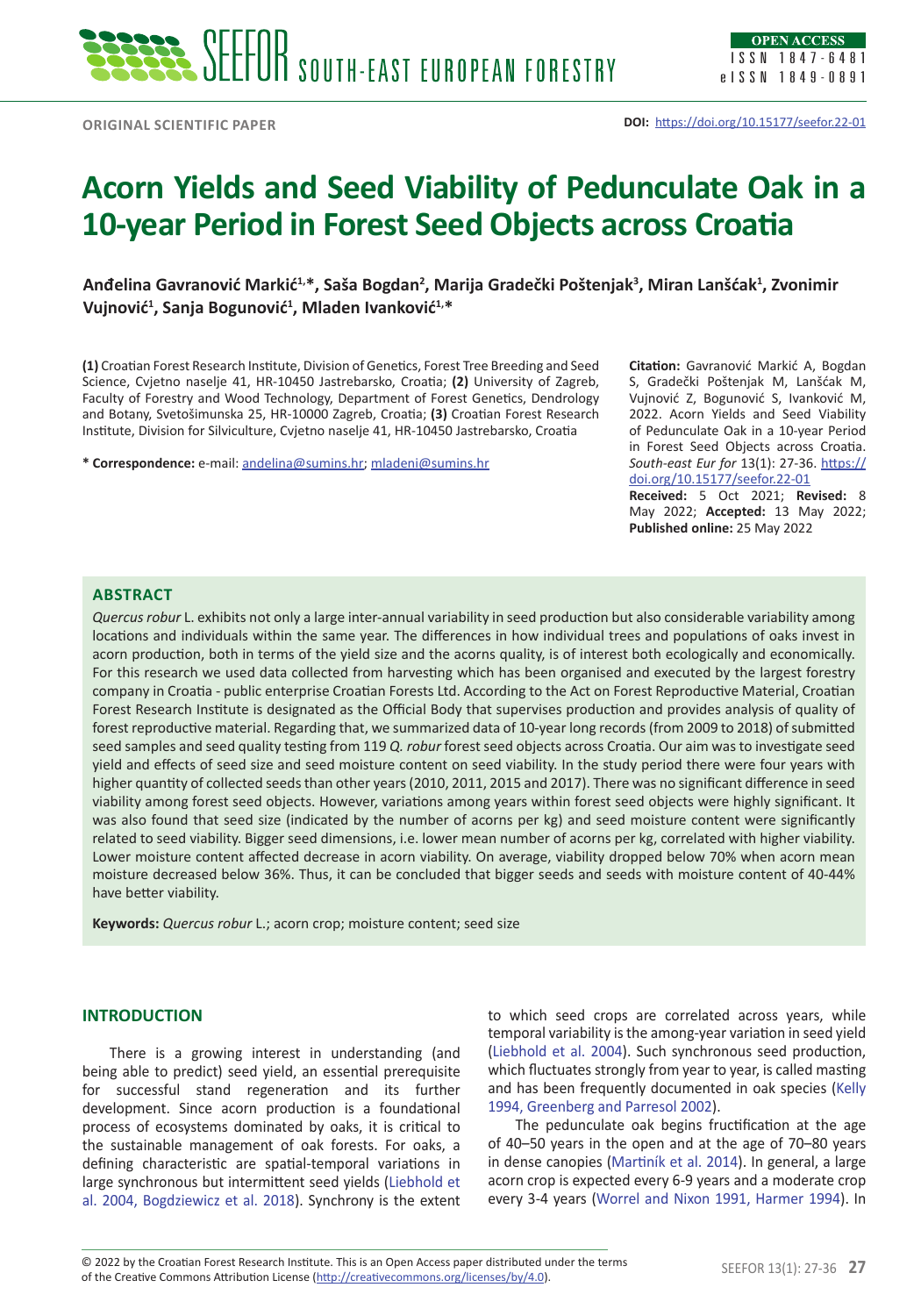any particular year, seed production varies among stands (Crawley and Long 1995, den Ouden et al. 2004, Kasprzyk et al. 2014, Pesendorfer et al. 2020). Even in poor crop years individual trees and stands will produce some seeds. Similarly, in good crop years, certain stands may fail to produce seeds (Harmer 1994, Wesołowski 2015). In addition to the high variation in seed production among years, there are also considerable variations among individual oaks within the same year (Caignard et al. 2019). The cause of periodic seed production is unclear, but likely related to an interaction between environmental, endogenous and biological factors over a longer period.

Besides quantity, a basic prerequisite for successful natural and artificial regeneration is the quality of seed (Poštenjak and Gradečki 2001, Gradečki-Poštenjak et al. 2018). It is possible to make visual assessment of acorn yield in August/September (Van der Meer et al. 2002), but the quality of seed crop cannot be known until seed dispersal in autumn. Quality of acorns is determined by many factors, including size, weight, moisture content, mineral nutrient reserves, and the percentage of seeds that germinate or are capable of germinating (seed viability) (Poštenjak and Gradečki 2001, Nikolić et al. 2006, Devetaković et al. 2019). A combination of environmental factors during seed development and the genetic variability can result in variations in seed dimensions (Willan 1985). Larger seed dimensions indicate better seed quality, germination and genetic potential (Toon et al. 1990, Davidson et al. 1996), but seed quality may depend on several factors, such as the time of the harvest (Bellari and Tani 1993), variation in the nutrient content (Abideen et al. 1993) and genetic factors (Farmer 1980, Jayasankar et al. 1999). After falling to the ground, the seeds should be promptly collected and cleaned. Prolonged time on the ground and suboptimal cleaning may adversely affect seed viability. Generally, the lower the quality of the seeds, the faster they deteriorate. After harvesting, acorns have a moisture content ranging from 40% (Suszka et al. 2000, Szabla and Pabian 2009) to 50% (Aniszewska et al. 2020). Fresh acorns are specific because of high moisture content, and they do not tolerate moisture loss without adverse effect on its viability (Doody and O'Reilly 2008). The most relevant method for testing seed quality in practical forestry is testing the germination capacity of seeds (Bonner 1974a), but this method takes several weeks and for some species pre-treatment may take some additional weeks or months. On the other hand, the viability test, i.e. the topographical tetrazolium test, is a method that also allows the viability of seeds to be assessed accurately, but much more quickly than with the germination test. The viability test plays an important role in assessing the physiological quality of the seeds and the percentage of viability, and it provides valuable information for diagnosing possible problems with seed quality, such as mechanical damage and insect damage.

In the literature, mast years are referred to as years when acorns are produced in substantial quantities (Isagi et al. 1997, Sever et al. 2013). Greenberg and Parresol (2002) defined mast year as the year of production higher than the 5-year average production. In Croatia, the main problem is that there has not been long-term monitoring of the yield of forest trees, and it is not possible to precisely determine the actual production potential of individual forest stands. The current practice is that forest offices (FOs) and/or forest administrations (FAs) stop collecting seeds when they ensure and cover their own needs. To our knowledge, long-term monitoring of pedunculate oak crop in Croatia was conducted from 1976 to 1995 on a pedunculate oak stand in Lipovljani (Matić et al. 1996a), from 1968 to 1994 in a larger area of FA Vinkovci (Matić et al. 1996b), and from 2000 to 2016 in the Spačva Basin area (Gradečki-Poštenjak et al. 2011, Gradečki-Poštenjak 2017).

For this paper, we used data of a 10-year-long record of annual acorn yield (2009-2018) from 119 pedunculate oak forest seed objects (FSOs) across Croatia. Our objectives were to investigate (1) the quantity of pedunculate oak acorns (i.e. the number of seed samples) during 10 years in Croatia and to determine (2) the relationship between seed viability and moisture content and (3) the relationship between seed viability and seed size. To our knowledge, this is the first attempt to summarize the data on monitoring of the yield of one of the most important forest tree species in Croatia.

### **MATERIALS AND METHODS**

Acorn crops were collected from 2009 to 2018 in 119 pedunculate oak FSOs (seed sources, seed stands) across Croatia. We used data collected from harvesting which has been organised and executed by the largest forestry company in Croatia – public enterprise Croatian Forests Ltd. Control of seed collection, sampling and quality testing was carried out by the Croatian Forest Research Institute (CFRI) – the Official Body according to the Act on Forest Reproductive Material (Official Gazette 75/09, 61/11, 56/13, 14/14, 32/19, 98/19). Sampling procedures and seed quality testing have been performed by the Laboratory for Seed Testing (LIS) of the CFRI according to International Rules for Seed Testing (ISTA Rules).

### **Sampling Procedures**

A seed lot (i.e. acorn crop harvested from the same FSO in a season) quality has been determined by analysing seed samples, which were assumed as representative parts of a crop. The seed lots were stored in such a way that all its parts were accessible for sampling, separated from other seed lots and marked so they could be easily identified. Issued lot and sample sizes for *Quercus* sp. are given in Table 1. The composite sample was formed by combining and mixing primary samples taken from different positions of a seed lot and subsamples, which were combined to create the submitted sample for moisture content. Samples were sealed and labelled according to the following data: species, register number of forest seed object, number of the package/total number of packages constituting the composite sample, total weight of the seed lot, and weight of the seed sample or the number of seeds in the sample. The submitted samples were transferred to the LIS as soon as possible.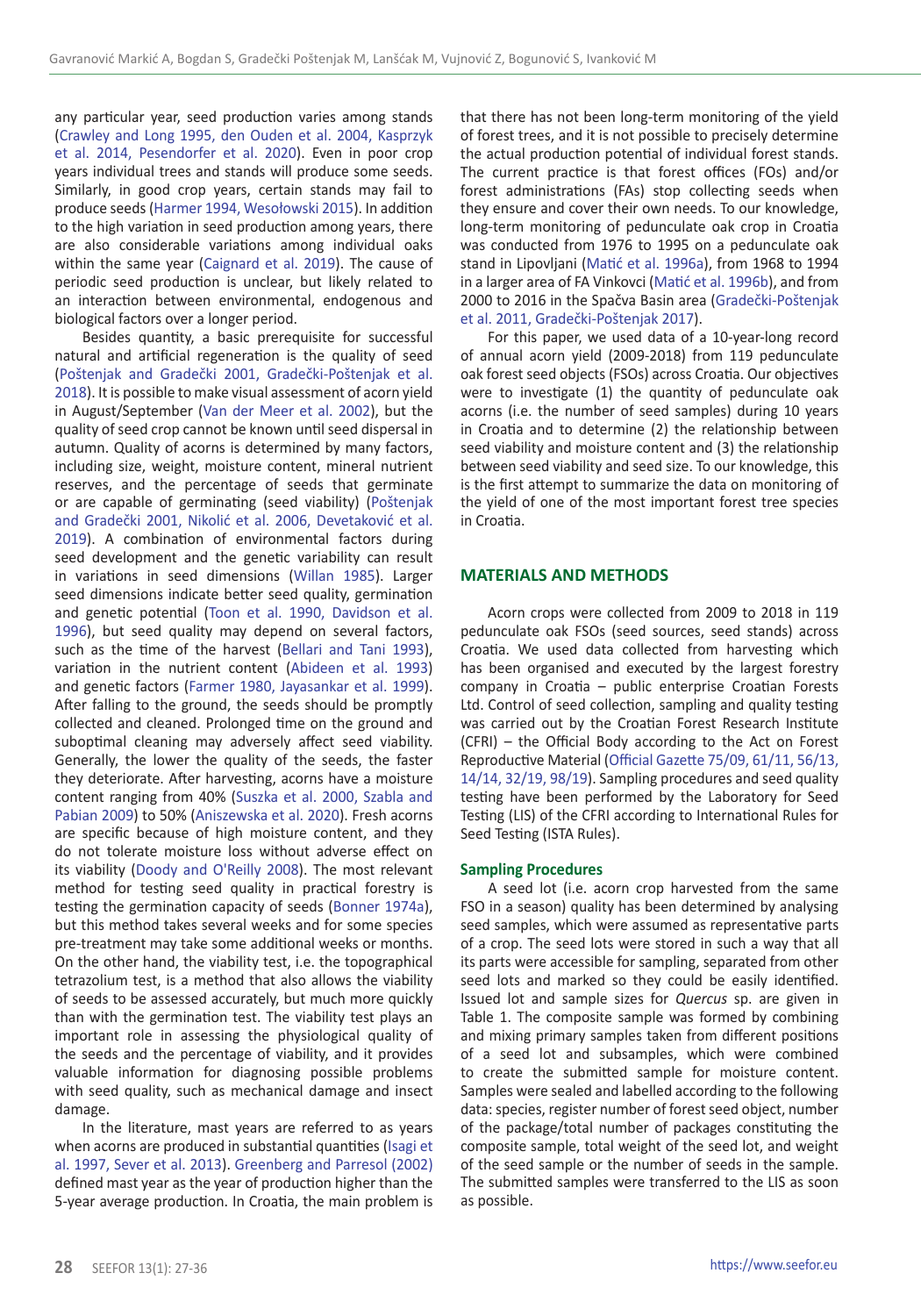| Table 1. ISTA Rules: Table 2C Part 2 – Lot sizes and sample sizes: Tree and shrub species (part) (ISTA). |  |
|----------------------------------------------------------------------------------------------------------|--|
|----------------------------------------------------------------------------------------------------------|--|

| <b>Species</b> | Maximum weight of lot | Minimum submitted sample | Minimum working sample for purity analyses |  |  |  |
|----------------|-----------------------|--------------------------|--------------------------------------------|--|--|--|
|                | (kg)                  | [DCS]                    | (pcs)                                      |  |  |  |
| Quercus spp.   | 5000                  | 500                      | 500                                        |  |  |  |

# **The Laboratory Procedure**

The following analyses were conducted on all seed samples: purity analysis, thousand-seed weight (TSW) determination, moisture content (MC), and topographical tetrazolium test for seed viability (SV). The objective of the purity analysis was to determine weight proportion of pure seeds in a sample (pedunculate oak acorns without any other seeds or matters like twigs, leaves etc.). It was the first analysis to be carried out and subsequent analyses were made on the pure seed component of the sample. The working sample for TSW determination consisted of 400 pure seeds taken randomly and determined by mean of eight replicates, each containing 50 seeds. The MC was measured according to the ISTA low-temperature oven method. Seeds were dried in a forced ventilated oven at 103 °C for 17 h. The difference between a fresh sample weight and its ovendried weight divided by the fresh weight was recorded as the sample moisture content proportion. Acorn SV was examined with the tetrazolium method. The seeds were soaked in 2,3,5-Triphenyl tetrazolium chloride, which is an indicator of cellular respiration. Viable seeds were stained while non-viable seeds remained white. The proportion of stained acorns in a sample was a sign of its viability.

In order to calculate the number of acorns per kg ( $N \cdot kg^{-1}$ ) in the original seed lot from which the submitted sample was taken, the following formula was applied (Forestry Commission 2018):

N of seeds per kg (N·kg<sup>-1</sup>) = 1000/T x 1000 x P/1000

where T is 1000 pure seed weight in grams and P is purity % from the purity test.

Finally, data on seed sample moisture content (MC %), seed sample viability (SV %) and number of acorns $\cdot$ kg $^{-1}$ per sample  $(N \cdot kg^{-1} -$  indicating acorn size) were further processed.

### **Data Processing and Statistical Analysis**

In the 10-year period the total amount of 2,732 seed samples taken from 119 pedunculate oak FSOs were analysed by the LIS. However, data from the years in which the greatest number of FOs submitted seed samples were taken into consideration for this study. The period of 2009- 2018 included: year 2010 (when 35 FOs submitted seed samples), year 2011 (32 FOs), year 2015 (29 FOs) and year 2017 (27 FOs). Furthermore, only data from FOs represented by at least two seed samples from a single FSO in all years with higher number of seed samples were additionally filtered. In such a way, data of 15 FOs with various numbers of seed samples per FSO (at least two) and from the four years were further processed.

Statistical analyses were conducted using RStudio ver. 1.2.5001 (RStudio Team 2019) and SAS/STAT 15.1 software

(SAS Institute Inc. 2018). Descriptive analysis was performed using the MEANS procedure in SAS to calculate arithmetic means and standard deviations of the traits. Analysis of variance (ANOVA) was performed using the MIXED procedure in SAS, to establish statistical significance of analysed factors for the SV trait. Fixed effect of a seed stand *i* (*i*=1….15), random effect of a higher sample number years *y* (*y*=1…4), random effect of MC and random effect of acorn size  $(N \cdot kg^{-1})$ , being average number of acorns per kg) were the analysed factors. Pearson's correlation analyses were performed using the Hmisc package in R (Harrell et al. 2019) to determine significant associations between the mean SV and other traits (MC and  $N \cdot kg^{-1}$ ). The correlation analyses were done with data combined for all seed stands as well as with a single stand data.

## **RESULTS**

Data on MC,  $N \cdot kg^{-1}$  and SV from 15 FOs were analysed. In them, FSOs were represented by at least 2 seed samples in each of the four higher sample number years (Table 2). The highest average estimates of MC were in 2015 and 2017 (MC = 41.1%). In 2015, MC ranged from 43.8% in FOs Otok and Gunja to 36.8% in FO Lekenik, while in 2017, it ranged from 44.1% in FO Nova Gradiška to 37.6% in FO Kutina. The lowest average MC was in 2011 (35.8%), ranging from a minimum of 33.1% (FO Vrbanja) to a maximum of 38.5% (FO Garešnica). The largest average  $N \cdot kg^{-1}$  was in 2017 (189 acorns·kg<sup>-1</sup>), ranging from 221 acorns·kg<sup>-1</sup> in FO Valpovo to 160 acorns·kg<sup>-1</sup> in FO Nova Gradiška. In 2015, there were the smallest  $N \cdot kg^{-1}$  (172 acorns $\cdot kg^{-1}$ ), ranging from 204 acorns $\cdot$ kg<sup>-1</sup> in FO Sisak to 137 acorns $\cdot$ kg<sup>-1</sup> in FO Kutina. On average, SV was the most consistent in 2010, when it ranged from a minimum of 74.3% in FO Nova Gradiška to a maximum of 88% in FO Daruvar. In 2011, SV was the most inconsistent, when it ranged from a minimum of 38.5% in FO Vrbanja to a maximum of 92.7% in FO Garešnica.

In general, there were no significant differences in SV among FOs or FSOs, i.e. the stand effect was not significant for this trait (Table 3). However, the years-within-stand effect was statistically significant indicating differences in the SV within FSOs across various years. Likewise, the seedmoisture effect and the acorn-size effect (both nested within a stand) were significant as well (Table 3).

SV from FSOs greatly varied among the years with higher sample number and these variations were observed in samples from all FSOs (Figure 1, showing these variations in just two FSOs).

Correlation analyses revealed significant positive relationship between average SV and average MC (when combined all data; R=0.32, p<0.0001), but this correlation was even more pronounced when data were analysed separately by FSOs (Figure 2).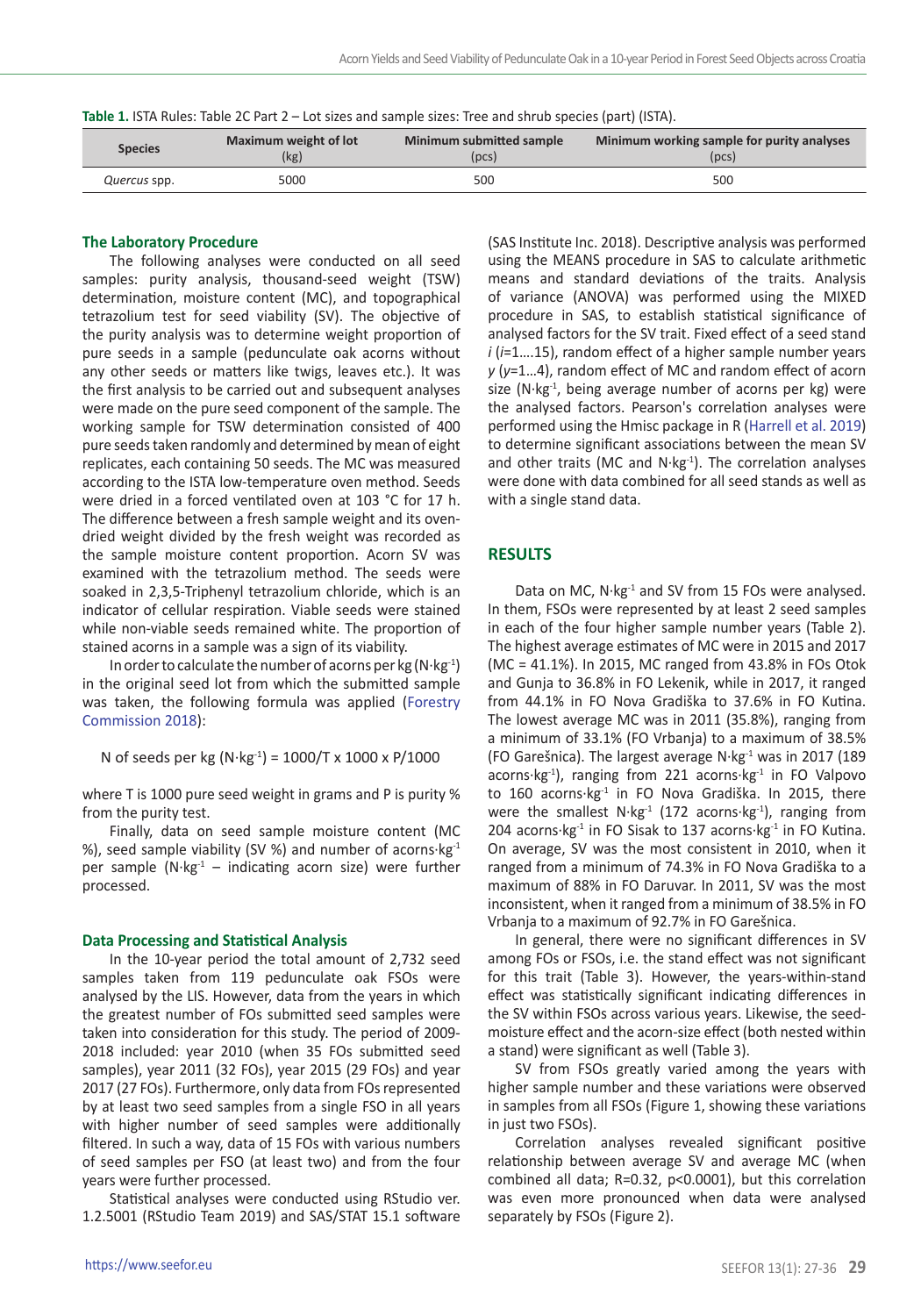# **Table 2.** Basic descriptive statistics of studied acorn crop traits from selected FSOs in FOs across various years.

| Forest office (FO)          | <b>Number of</b> | MC                       | <b>SD</b>  | $N$ · $kg^{-1}$ | <b>SD</b>    | SV           | SD          |
|-----------------------------|------------------|--------------------------|------------|-----------------|--------------|--------------|-------------|
|                             | samples          | (%)                      |            |                 |              | (%)          |             |
|                             | 3                | <b>Year 2010</b>         |            |                 |              |              |             |
| Bjelovar<br>Daruvar         | $\overline{2}$   | 39.7<br>38.9             | 0.8<br>0.1 | 188<br>165      | 7.3<br>11.7  | 79.7<br>88.0 | 0.6<br>7.1  |
| Donji Miholjac              | 5                | 39.6                     | 2.0        | 183             | 18.7         | 84.6         | 8.3         |
| Garešnica                   | $\overline{2}$   | 40.3                     | 0.5        | 159             | 19.9         | 82.5         | 2.1         |
| Gunja                       | 144              | 41.3                     | 2.1        | 191             | 17.5         | 75.9         | 6.3         |
| Koprivnica                  | 5                | 37.0                     | 1.8        | 186             | 17.3         | 78.6         | 5.6         |
| Kutina                      | 12               | 39.6                     | 1.8        | 193             | 9.0          | 84.3         | 3.8         |
| Lekenik                     | 5                | 40.7                     | 1.2        | 185             | 11.8         | 77.2         | 4.1         |
| Nova Gradiška               | 13               | 40.1                     | 4.5        | 185             | 18.5         | 74.3         | 5.3         |
| Otok<br>Sisak               | 27<br>14         | 40.7<br>39.6             | 2.6        | 181<br>173      | 24.3         | 83.7         | 4.9         |
| Slatina                     | 3                | 41.6                     | 1.8<br>0.7 | 172             | 12.5<br>18.7 | 85.2<br>83.3 | 6.8<br>13.4 |
| Sunja                       | 3                | 43.5                     | 3.7        | 149             | 20.6         | 86.3         | 2.5         |
| Valpovo                     | $\overline{2}$   | 39.1                     | 0.9        | 205             | 5.2          | 81.5         | 0.7         |
| Vrbanja                     | 32               | 41.6                     | 1.8        | 194             | 30.8         | 83.9         | 7.5         |
|                             |                  | <b>Year 2011</b>         |            |                 |              |              |             |
| Bjelovar                    | 9                | 35.9                     | 2.2        | 211             | 12.7         | 62.8         | 6.8         |
| Daruvar                     | $\overline{2}$   | 35.6                     | 2.2        | 179             | 2.6          | 82.0         | 0.0         |
| Donji Miholjac              | 7                | 37.5                     | 1.4        | 173             | 6.4          | 73.9         | 4.6         |
| Garešnica                   | 3                | 38.5                     | 1.8        | 137             | 6.4          | 92.7         | 1.2         |
| Gunja                       | 101              | 36.3                     | 1.6        | 203             | 24.6         | 74.5         | 8.2         |
| Koprivnica                  | 5                | 35.2                     | 2.1        | 193             | 18.9         | 69.8         | 8.0         |
| Kutina<br>Lekenik           | 4<br>3           | 35.1<br>36.8             | 4.5<br>1.3 | 153<br>143      | 12.2<br>19.1 | 75.3<br>73.7 | 5.4<br>3.5  |
| Nova Gradiška               | 3                | 35.9                     | 3.0        | 182             | 25.0         | 46.0         | 21.1        |
| Otok                        | 6                | 34.2                     | 1.9        | 214             | 18.9         | 58.8         | 11.9        |
| Sisak                       | 6                | 35.2                     | 1.5        | 150             | 16.1         | 72.0         | 4.6         |
| Slatina                     | 6                | 35.4                     | 0.8        | 183             | 25.1         | 72.0         | 4.0         |
| Sunja                       | 5                | 37.6                     | 2.4        | 133             | 22.0         | 72.6         | 3.2         |
| Valpovo                     | 9                | 35.3                     | 0.9        | 173             | 22.6         | 66.6         | 6.3         |
| Vrbanja                     | 19               | 33.1                     | 2.0        | 214             | 16.5         | 38.5         | 5.3         |
|                             |                  | <b>Year 2015</b>         |            |                 |              |              |             |
| Bjelovar                    | 19               | 41.6                     | 1.9        | 159             | 14.4         | 78.9         | 7.1         |
| Daruvar                     | 2                | 40.2                     | 1.2        | 168             | 5.1          | 80.3         | 1.8         |
| Donji Miholjac<br>Garešnica | 33<br>8          | 42.4<br>42.8             | 2.4<br>2.5 | 174<br>185      | 10.7<br>28.0 | 74.3<br>82.6 | 5.3<br>6.2  |
| Gunja                       | 21               | 43.8                     | 2.3        | 171             | 5.1          | 76.3         | 4.4         |
| Koprivnica                  | 4                | 39.8                     | 3.4        | 165             | 13.0         | 79.0         | 7.7         |
| Kutina                      | 17               | 41.0                     | 1.8        | 137             | 21.5         | 83.1         | 5.3         |
| Lekenik                     | 9                | 36.8                     | 2.6        | 190             | 15.3         | 59.6         | 13.9        |
| Nova Gradiška               | 3                | 40.1                     | 0.3        | 163             | 10.4         | 74.0         | 1.3         |
| Otok                        | $\overline{7}$   | 43.8                     | 1.2        | 172             | 6.2          | 76.1         | 4.9         |
| Sisak                       | 6                | 37.2                     | 2.7        | 204             | 32.7         | 70.3         | 6.3         |
| Slatina                     | 6                | 42.5                     | 2.0        | 170             | 13.1         | 79.2         | $6.2$       |
| Sunja                       | 24               | 41.7                     | 1.6        | 174             | 27.2         | 83.0         | 6.3         |
| Valpovo<br>Vrbanja          | 5<br>23          | 41.6                     | 2.3<br>1.4 | 170<br>174      | 4.1<br>9.2   | 74.9         | 2.0         |
|                             |                  | 41.9<br><b>Year 2017</b> |            |                 |              | 76.3         | 6.0         |
| Bjelovar                    | 6                | 40.3                     | 1.2        | 174             | 12.6         | 82.2         | 2.6         |
| Daruvar                     | 5                | 40.2                     | 1.6        | 184             | 16.9         | 86.3         | 2.6         |
| Donji Miholjac              | $\overline{2}$   | 41.5                     | 1.3        | 197             | 0.2          | 79.3         | 5.3         |
| Garešnica                   | 10               | 41.1                     | 3.0        | 172             | 8.2          | 79.6         | 5.3         |
| Gunja                       | 8                | 42.4                     | 1.5        | 200             | 16.6         | 81.7         | 9.4         |
| Koprivnica                  | 16               | 39.0                     | 3.2        | 194             | 11.6         | 70.7         | 9.4         |
| Kutina                      | $\overline{2}$   | 37.6                     | 0.0        | 173             | 1.7          | 85.5         | 0.0         |
| Lekenik                     | 13               | 40.3                     | 1.3        | 179             | 14.0         | 72.2         | 7.9         |
| Nova Gradiška               | $\overline{2}$   | 44.1                     | 1.5        | 160             | 6.1          | 50.5         | 4.2         |
| Otok                        | 16               | 42.2                     | 1.8        | 195             | 9.9          | 73.9         | 10.9        |
| Sisak                       | 12               | 40.7                     | 1.6        | 185             | 6.3          | 59.4         | 5.7         |
| Slatina<br>Sunja            | 35<br>5          | 42.0<br>40.8             | 2.9<br>1.7 | 186<br>211      | 12.9<br>4.9  | 72.3<br>61.8 | 7.9<br>7.8  |
| Valpovo                     | 6                | 41.1                     | 2.4        | 221             | 16.9         | 86.3         | 1.8         |
| Vrbanja                     | 13               | 42.9                     | 4.3        | 209             | 18.6         | 79.6         | 7.2         |
|                             |                  |                          |            |                 |              |              |             |

MC – mean seed moisture content; SD – standard deviation; N·kg<sup>-1</sup> – average number of acorns per kg; SV – mean seed viability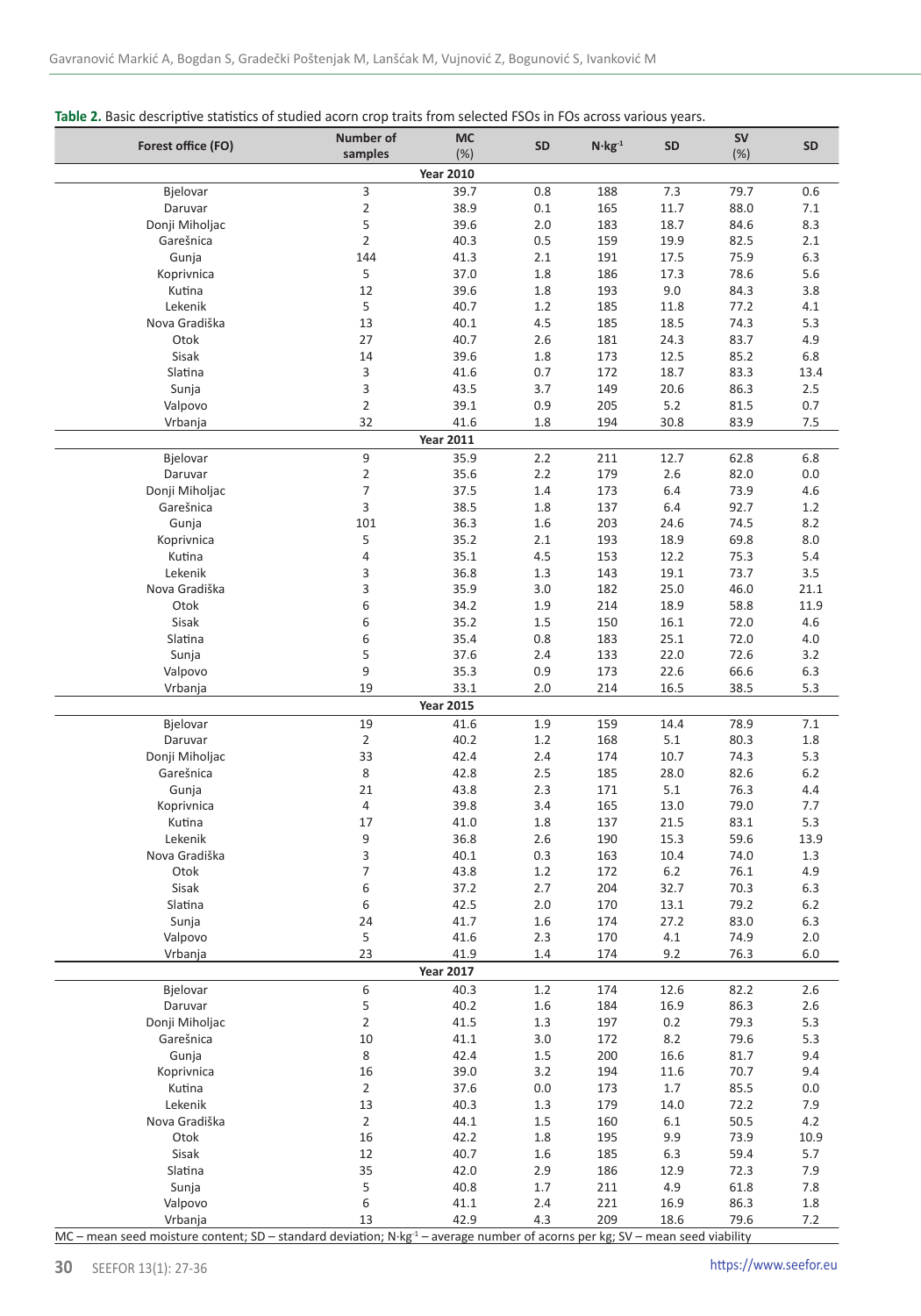**Table 3.** Factorial ANOVA summary for viability of *Q. robur* acorns (SV). Acorns from selected FSOs in 15 FOs were sampled in four mast years. Analysed factors were: fixed effect of a stand (levels: 1….15), random nested effects of: years-within-stand [Years(Stand)], acorn moisture-within-stand [Moist(Stand)] and acorn size-within-stand [Size(Stand)]. Significance of the factors is indicated by red colour ( $α=0.05$ ).

| <b>Fixed effects</b>  | F     | Pr>(F)  |  |
|-----------------------|-------|---------|--|
| Stand (FO)            | 1.55  | 0.1058  |  |
| <b>Random effects</b> | z     | Pr>(Z)  |  |
| Years(Stand)          | 4.52  | < .0001 |  |
| Moist(Stand)          | 1.98  | 0.0241  |  |
| Size(Stand)           | 2 1 1 | 0.0174  |  |

Therefore, decreased SV in 2010, 2011 and 2015 may be explained by lower MC, at least partially. For example, FO Lekenik in 2015 had the lowest mean MC (36.8%) and low SV (59.6%). In the same year, the FO Gunja with the highest MC (43.8%) had highest SV, 76.3% (see Table 2).

Significant negative correlation was identified between average  $N \cdot kg^{-1}$  and mean SV (when all data are combined, R=-0.22; p<0.0001). This relationship was even more pronounced when data were analysed separately by FSOs as well (Figure 3). In fact, this relationship revealed positive correlation between mean SV and its average size, because higher mean  $N \cdot kg^{-1}$  means smaller average acorns size. For example, in 2015, there were on average 137 acorns per kg and 83.1% viable acorns from FO Kutina. On the contrary, FO Sisak was featured with a mean of 204 acorns per kg and 70.3% viable seeds (see Table 2).



**Figure 1.** SV distributions across the higher sample number years: **(a)** acorns from the FSO in Sisak and **(b)** acorns from the FSO in Nova Gradiška. The graphs show large variations in SV from the same FSO among years.



**Figure 2.** Correlation between mean SV and mean MC: **(a)** data from the FSO in Bjelovar and **(b)** data from the FSO in Valpovo.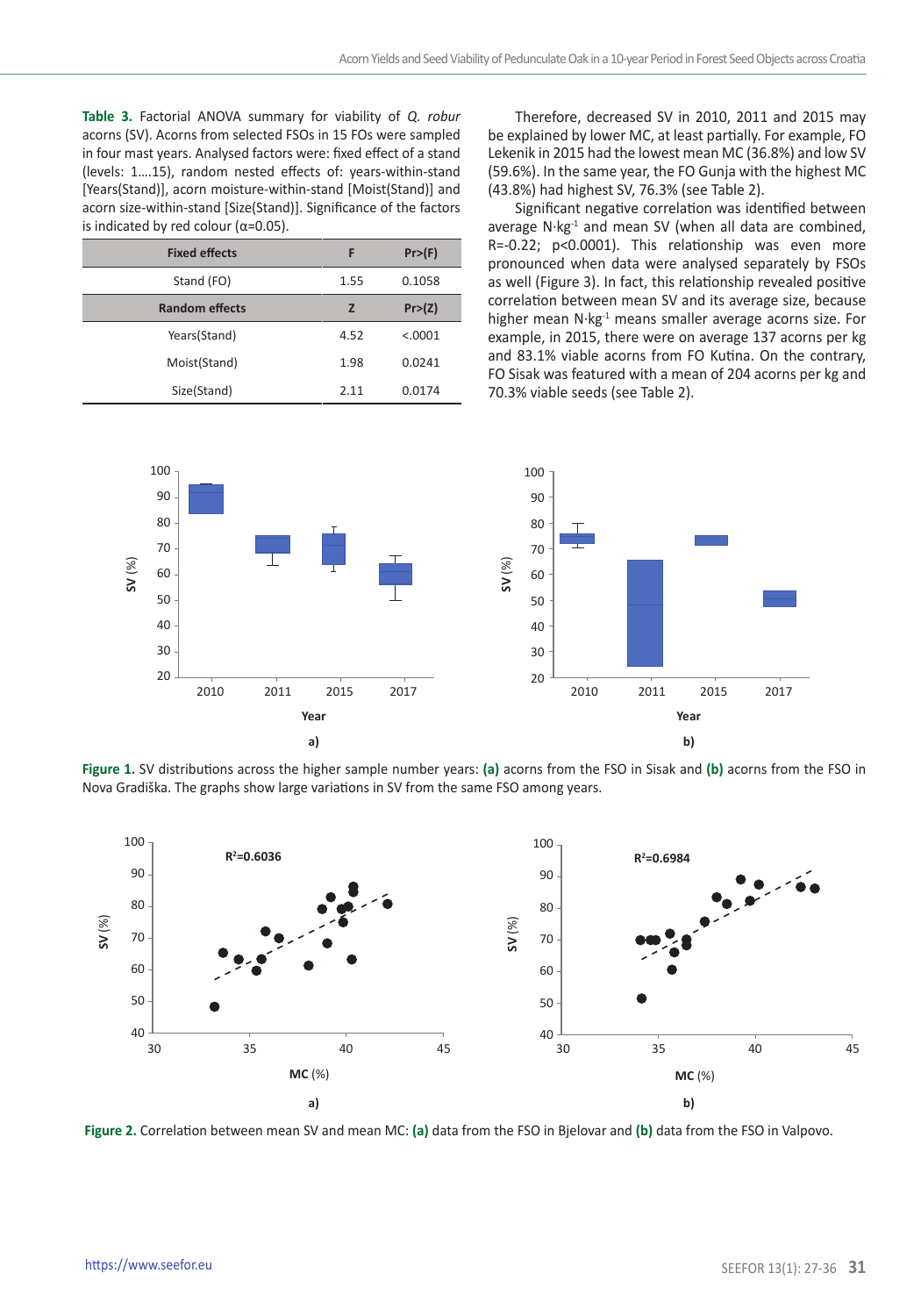

**Figure 3.** Correlation between mean SV and average N·kg-1: **(a)** data from the FSO in Bjelovar and **(b)** data from the FSO in Garešnica.

### **DISCUSSION**

Observations of seed yield in *Quercus robur* L. FSOs gathered during 10 years across Croatia revealed that there was no year of complete acorn absence. However, acorn yield showed considerable variations, both within and among years. Four times acorn crops were synchronized in all monitored FOs in the years 2010, 2011, 2015 and 2017 (Table 2). These results correspond to the general observations of cyclic acorn production, i.e. populations or individuals exhibited differences in a specific year, which resulted in variations in the annual acorn production (Goodrum et al. 1971, Cecich and Sullivan 1999, Healy et al. 1999, Greenberg 2000, Koenig and Knops 2002, Abrahamson and Layne 2003, Pearse et al. 2016, Bogdziewicz et al. 2018). For pedunculate oak, Gradečki-Poštenjak et al. (2011) reported significant crop year occurrence in regular intervals of every 2 to 3 years (5 mast years in a 11-year period), though quite different in quantity of crop yield. Although it is stated that the full yield follows the year in which the yield was absent or was very poor (Idžojtić 2013), our findings highlight that seed production in one year was followed sequentially by a high acorn crop in the next (in 2010 and 2011 we recorded consecutive acorn years). The results corroborate other authors who reported possible large seed crops in successive years (eg. Koenig et al. 1994). The successive high seed crops are possible also in other tree species (for example, Tapper (1992) noted an increased probability of fruiting in years following high seed production in *Fraxinus excelsior* and Norton and Kelly (1988) observed high seed production in successive years in *Dacrydium cupressinum*).

Despite the relatively large number of studies, there is limited knowledge about mechanisms and factors driving variable seed production. Allen et al. 2014 and Buechling et al. 2016 state that the initiation of masting results from a combination or sequence of climate cues. For *Q. robur* these include high spring and summer temperature within the crop years (Askeyev et al. 2005, Caignard et al. 2017, Hanley et al. 2019) and cool, wet conditions in the early autumn preceding the event (Crawley and Long 1995). In addition, masting variations within genus *Quercus* are highly site- and species-specific. For example, warm spring and

summer conditions promoted increased acorn production in *Q. lobata* (Koenig et al. 2015), cool summer temperatures in *Q. macrocarpa* and warm spring temperatures 2 years prior to acorn maturation in *Q. rubra* (Koenig and Knops 2014). Summer drought, date of last spring frost and spring temperature were important for *Q. velutina* and *Q. rubra*, while for *Q. alba* spring temperature on days without rain was important (Sork et al. 1993). Consequently, there are many other factors that can influence masting besides just favourable environmental conditions. The idea of a combination of unfavourable environmental conditions (which limit reproduction), subsequent accumulation of resources (more resources spent on reproduction) and released resources for reproduction when environmental conditions are favourable is based on research conducted by Bogdziewicz et al. 2018. Also, potential factors which affect acorn crop are site and stand conditions, tree position and crown size (Dey 1995). The inherent periodicity may vary because of unfavourable temperature, precipitation in the time of flowering and the occurrence of stress caused by drought or frost periods during previous years (Harapin et al. 1996, Askeyev et al. 2005, Koenig et al. 2010). Some assumptions are the abundance of nutrients and substances required for the development of seeds, the synchronized flowering of most trees in a given locality and the lower adaptation ability of trees to pests (Sork et al. 1993, Kelly 1994). Different conclusions about the impact of factors affecting seed yield indicate the need for further research on this topic, drawing particular attention to crop quantification.

Seed quality is defined as "a measure of characteristics or attributes that will determine the performance of seeds when sown or stored" (Hampton 2002). Timing of collections can be a key factor in determining seed quality because maximum SV occur at physiological maturity (Bonner 2008). Collecting too early can results in lower seed quality due to seed immaturity, while collecting too late can also be detrimental, because seeds may be lost due to predation by animals or insects, or seed deterioration. Given the importance of acorn quality, the aim of this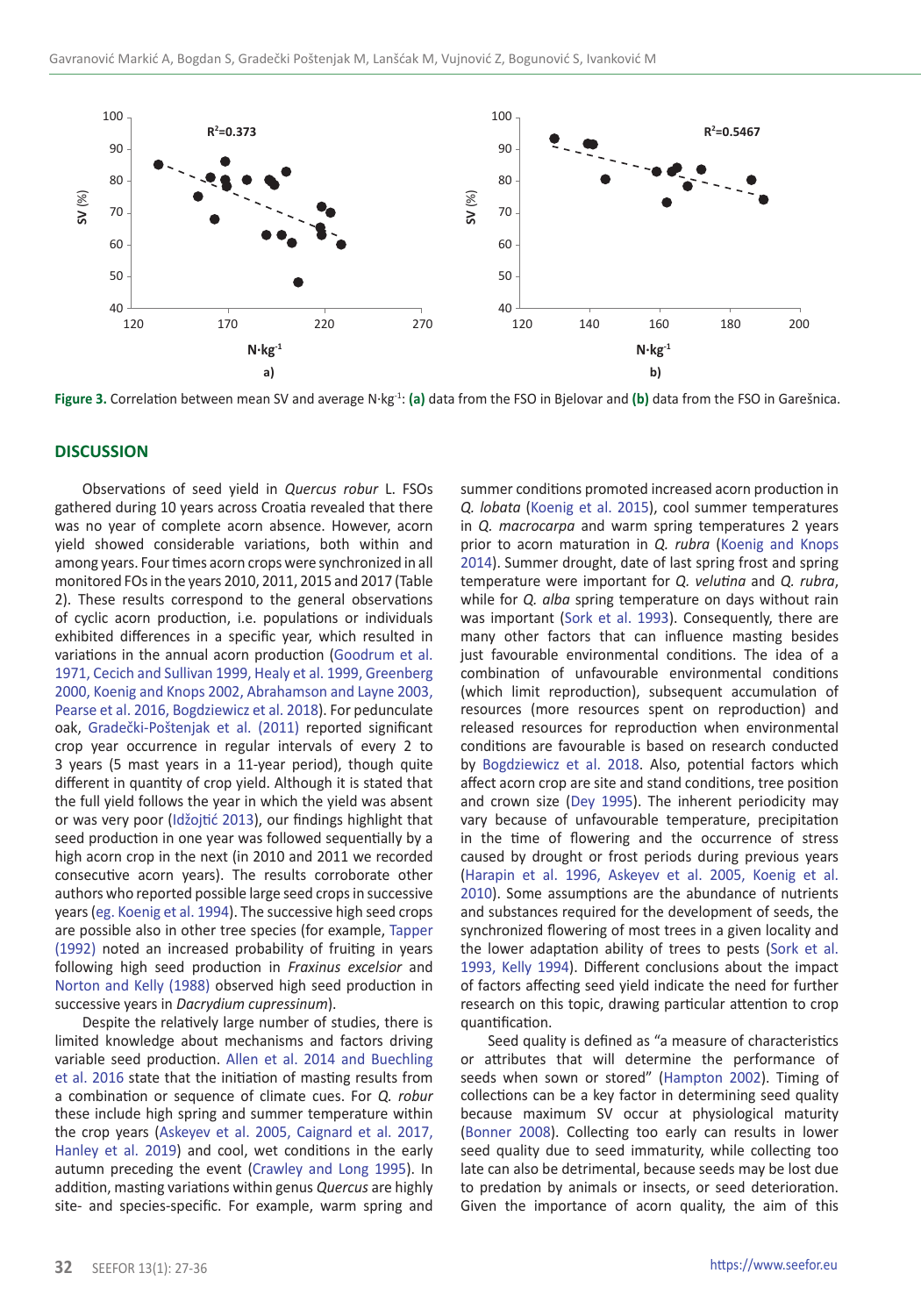research was to test the effect of seed size and MC on SV. SV is an important parameter for plant conservation and research because it denotes the degree to which the seed is alive, metabolically active and whether it possesses enzymes capable of catalysing metabolic reactions needed for germination and seedling growth. In the current study, there were no significant differences in SV among FSOs (Table 3), but SV among years within FSOs were statistically significant (Figure 1). Additional support for this conclusion is provided by studies in which considerable variability in acorn seed viability (or germination) occurs between different sites (Pritchard and Manger 1990, Phillips 1992, Gradečki-Poštenjak et al. 2018, Gradečki-Poštenjak et al. 2011, Franjević et al. 2018).

Importance of collecting larger acorns is sometimes pointed out (Matić et al. 1996c, Crnković 2004), as there is a correlation between acorn size and the height in early phases of the plants' life cycle (Kleinschmit 1993, Majer 2002, Quero et al. 2007, Landergott et al. 2012, Kesić et al. 2018). However, it is also generally accepted that larger seeds perform better than small seeds (Westoby et al. 1992). Kaliniewicz and Tylek (2018) found that the germination capacity of the smallest acorns ranged from 33% to 73%, while the largest acorns were characterized by the highest germination capacity in the range from 89% to 100%. Gradečki-Poštenjak et al. (2011) also reported a relationship between mean acorn size and mean acorn viability (yield 2006 – viability 83%, pcs $kg<sup>-1</sup>$  185; yield 2010  $-$  viability 71%, pcs $\cdot$ kg $^{-1}$  203). Our research confirms these findings, i.e. lower mean number of acorns per kg correlated with higher viability (Figure 3). From this, it can be assumed that larger acorns indicate better quality, i.e. increased germination capacity. This assumption was confirmed for other tree species as well (e.g. for the *Castanea sativa* (Cicek and Tilki 2007)). Contrary, for some tree species germination characteristics were not significantly influenced by seed size and weight (e.g. for mountain hemlock (Edwards and El-Kassaby 1996) or *Quercus libani* (Alptekin and Tilki 2002)).

Acorns of the highest quality have MC of 40–45% fresh weight (Suszka et al. 2000, Szabla and Pabian 2009). Doody and O'Reilly (2008) reported that freshly harvested acorns had 46–48% of MC (about 24 h after harvesting). Özbingöl and O'reilly (2005) reported that acorn mean MC at delivery time was 42–43%, while Chmielarz et al. (2022) state that the mean MC of the acorns upon delivery was 37.7% and 40.8% of fresh weight for different seed lot. In our study, the mean MC of the acorns at delivery time was 39.6%, ranging from 33.1% to 44.1% (Table 2). These results were slightly lower than the previously reported research. The reasons for this were probably the storage conditions and time lag between the collection and transfer to the laboratory. MC of acorns at the time of shedding varies from 30% to 55% depending on the species (Bonner 1974b, Gosling 1989, Sobrino-Vesperinas and Viviani 2000, Joët et al. 2013), but it

rapidly falls, which is primarily due to desiccation (Pritchard 1991, Gosling 1989, Connor and Sowa 2003). For example, in *Q. coccifera* and *Q. pubescens* viability was lost when MC dropped below 26% (Ganatsas and Tsakaldimi 2013), 15% in *Q. nigra* (Bonner 1996), and 22% in *Q. alba* (Connor et al. 1996). Earlier studies showed that the critical MC for pedunculate oak seeds was approximately 40%, below which viability declined rapidly (Suszka and Tylkowski 1980, Gosling 1989, Poulsen and Eriksen 1992). Suszka (2002) found that acorns dried to a MC below 22% did not germinate. Our results also clearly showed decreasing acorn SV due to lower MC (Figure 2). On average, viability drops below 70% when acorn mean moisture decrease below 36%.

# **CONCLUSIONS**

The results of this study provide information on the seed yield from *Quercus robur* seed objects across Croatia in 10 years and the effects of seed size and seed moisture content on seed viability. Acorn production was very variable, with a considerable inter-annual variability in seed production and variability among seed objects within the same year. In the study period, four years were identified as years with higher number of samples. The results of testing seed viability showed significant variations among years within a forest seed object, but no difference in seed viability among seed objects. There were significant positive correlations between the impact of acorn size as well moisture content on seed viability.

### **Author Contributions**

AGM, SB2 and MI conceived the research; AGM and SB2 processed the data and performed statistical analysis; MI secured the research funding; MGP performed the verification of laboratory analysis; MI, ML, ZV, MGP and SB1 helped to draft the manuscript; AGM and SB2 wrote the manuscript.

#### **Funding**

This work has been supported in part by Croatian Science Foundation under the project IP-2018-01-8189 "Dynamic of fructification and conservation of genetic resources of pedunculate oak (*Quercus robur* L.) and european beech (*Fagus sylvatica* L.) in light of climate changes (CropForClim)".

### **Acknowledgments**

We would like to thank Mladen Major and Ivanka Lacković for technical support in laboratory analyses.

#### **Conflicts of Interest**

The authors declare no conflict of interest.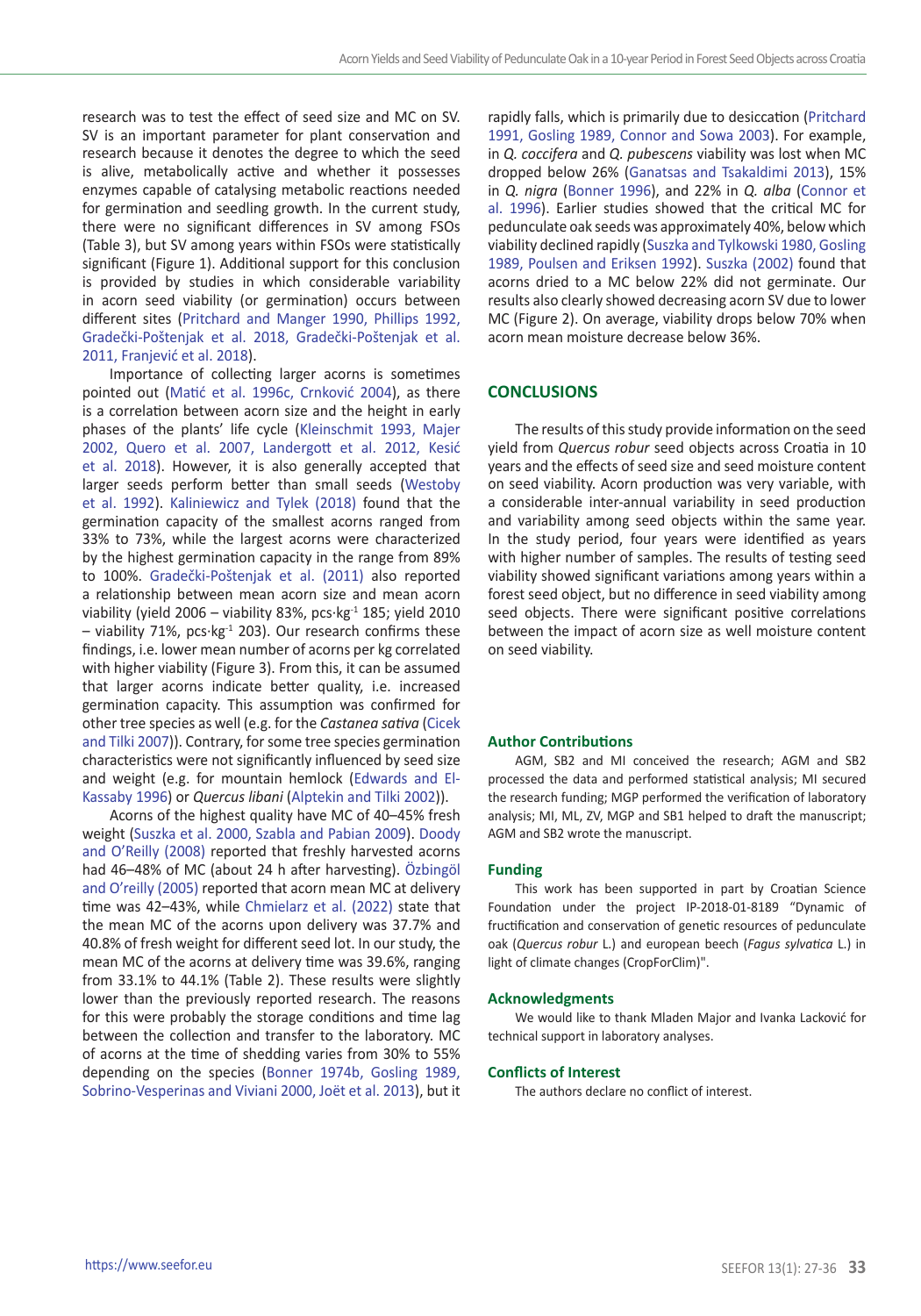### **REFERENCES**

- Abideen MZ, Gopikumar K, Jamaludheen V, 1993. Effect of seed character and its nutrient content on vigour of seedlings in *Pongamia pinnata* and *Tamarindas indica*. *My Forest* 29: 225-230.
- Abrahamson WG, Layne JN, 2003. Long-term patterns of acorn production for five oak species in xeric Florida uplands. *Ecology* 84(9): 2476-2492. <https://doi.org/10.1890/01-0707>.
- Allen RB, Hurst JM, Portier J, Richardson SJ, 2014. Elevation-dependent responses of tree mast seeding to climate change over 45 years. *Ecol Evol* 4(18): 3525-3537. <https://doi.org/10.1002/ece3.1210>.
- Alptekin CU, Tilki F, 2002. Effects of stratification and pericarp removal on germination of *Quercus libani* acorns. *Silva Balcanica* 2: 21-28.
- Aniszewska M, Błuszkowska U, Zychowicz W, Brzózko J, 2020. Impact of mechanical treatment of pedunculate oak (*Quercus robur* L.) seeds on germination time and seedling quality. *J Forest Res-JPN*  25(6): 420-425.<https://doi.org/10.1080/13416979.2020.1824630>.
- Askeyev OV, Tischin D, Sparks TH, Askeyev IV, 2005. The effect of climate on the phenology, acorn crop and radial increment of pedunculate oak (*Quercus robur*) in the middle Volga region, Tatarstan, Russia. *Int J Biometeorol* 49(4): 262-266. [https://doi.](https://doi.org/10.1007/s00484-004-0233-3) [org/10.1007/s00484-004-0233-3.](https://doi.org/10.1007/s00484-004-0233-3)
- Bellari C, Tani A, 1993. Influence of time of collection on the viability of seeds of *Alnus cordata*. *Ann Acad Ital Sci For* 42: 259-285.
- Bogdziewicz M, Steele MA, Marino S, Crone EE, 2018. Correlated seed failure as an environmental veto to synchronize reproduction of masting plants. *New Phytol* 219(1): 98-108. [https://doi.](https://doi.org/10.1111/nph.15108) [org/10.1111/nph.15108](https://doi.org/10.1111/nph.15108).
- Bonner FT, 1974a. Seed testing. In: Seeds of Woody Plants in the United States, Agriculture Handbook No. 450. For. Service, USDA, Washington D.C., USA.
- Bonner FT, 1974b. Maturation of acorns of cherrybark, water, and willow oaks. *Forest Sci* 20(3): 238-242.
- Bonner FT, 1996. Responses to drying of recalcitrant seeds of *Quercus nigra* L. *Ann Bot-London* 78(2): 181-187. [https://doi.org/10.1006/](https://doi.org/10.1006/anbo.1996.0111) [anbo.1996.0111.](https://doi.org/10.1006/anbo.1996.0111)
- Bonner FT, 2008. The woody plant seed manual. United States Department of Agriculture, Forest Service, Agriculture Handbook 727. Available online: [https://www.fs.fed.us/rm/pubs\\_series/wo/](https://www.fs.fed.us/rm/pubs_series/wo/wo_ah727.pdf) [wo\\_ah727.pdf](https://www.fs.fed.us/rm/pubs_series/wo/wo_ah727.pdf) (4 January 2022).
- Buechling A, Martin PH, Canham CD, Shepperd WD, Battaglia MA, 2016. Climate drivers of seed production in *Picea engelmannii* and response to warming temperatures in the southern Rocky Mountains. *J Ecol* 104(4): 1051-1062. [https://doi.](https://doi.org/10.1111/1365-2745.12572) [org/10.1111/1365-2745.12572.](https://doi.org/10.1111/1365-2745.12572)
- Caignard T, Delzon S, Bodénès C, Dencausse B, Kremer A, 2019. Heritability and genetic architecture of reproduction-related traits in a temperate oak species. *Tree Genet Genomes* 15(1): 1-12. <https://doi.org/10.1007/s11295-018-1309-2>.
- Caignard T, Kremer A, Firmat C, Nicolas M, Venner S, Delzon S, 2017. Increasing spring temperatures favor oak seed production in temperate areas. *Sci Rep-UK* 7: 1-8. [https://doi.org/10.1038/](https://doi.org/10.1038/s41598-017-09172-7) [s41598-017-09172-7](https://doi.org/10.1038/s41598-017-09172-7).
- Cecich RA, Sullivan NH, 1999. Influence of weather at time of pollination on acorn production of *Quercus alba* and *Quercus velutina*. *Can J Forest Res* 29(12): 1817-1823. [https://doi.](https://doi.org/10.1139/x99-165) [org/10.1139/x99-165.](https://doi.org/10.1139/x99-165)
- Chmielarz P, Suszka J, Wawrzyniak MK, 2022. Desiccation does not increase frost resistance of pedunculate oak (*Quercus robur* L.) seeds. *Ann Forest Sci* 79 (3): 1-12. [https://doi.org/10.1186/s13595-](https://doi.org/10.1186/s13595-022-01121-3) [022-01121-3](https://doi.org/10.1186/s13595-022-01121-3).
- Cicek E, Tilki F, 2007. Seed size effects on germination, survival and seedling growth of *Castanea sativa* Mill. *Journal of Biological Sciences* 7(2): 438-441.
- Connor KF, Bonner FT, Vozzo JA, 1996. Effects of desiccation on temperate recalcitrant seeds: Differential scanning calorimetry, gas chromatography, electron microscopy, and moisture studies on *Quercus nigra* and *Quercus alba*. *Can J Forest Res* 26(10): 1813- 1821.
- Crawley MJ, Long CR, 1995. Alternate Bearing, Predator Satiation and Seedling Recruitment in *Quercus robur* L. *J Ecol* 83(4): 683-696. [https://doi.org/10.2307/2261636.](https://doi.org/10.2307/2261636)
- Crnković S, 2004. Kvantitativne i kvalitativne osobine žira hrasta lužnjaka (*Quercus robur* L.) u sastojinama sliva rijeke Česme. *Sumar list* 128(7-8): 413-430.
- Davidson RH, Edwards DGW, Sziklai O, El-Kassaby YA, 1996. Genetic variation in germination parameters among populations of Pacific silver fir. *Silvae Genet* 45(2-3): 165-171.
- den Ouden J, Jansen PA, Smit R, 2005. Jays, Mice and Oaks: Predation and Dispersal of Quercus robur and Q. petraea in North-western Europe. In: Forget P-M, Lambert JE, Hulme PE, Vander Wall SB (eds) Seed Fate: Predation, dispersal, and seedling establishment. Wallingford, Oxfordshire, UK; Cambridge, MA : CABI Pub.
- Devetaković JR, Nonić M, Prokić B, Šijačić-Nikolć M, Popović V, 2019. Acorn Size Influence on the Quality of Pedunculate Oak (*Quercus robur* L.) One-Year Old Seedlings. *Reforesta* 8: 17–24. [https://doi.](https://doi.org/10.21750/REFOR.8.02.72) [org/10.21750/REFOR.8.02.72.](https://doi.org/10.21750/REFOR.8.02.72)
- Dey DC, 1995. Acorn production in red oak. Forest Research Information Paper, 127.
- Doody CN, O'Reilly C, 2008. Drying and soaking pretreatments affect germination in pedunculate oak. *Ann Forest Sci* 65. [https://doi.](https://doi.org/10.1051/forest:2008027) [org/10.1051/forest:2008027.](https://doi.org/10.1051/forest:2008027)
- Edwards DGW, El-Kassaby YA, 1996. The effect of stratification and artificial light on the germination of mountain hemlock seeds. *Seed Sci Technol* 24(2): 225-235.
- Farmer REJ, 1980. Comparative analysis of first year growth on 6 deciduous tree species. *Can J Forest Res* 10: 35-41.
- Forestry Commission, 2018. Guidance for Seed Testing at Forestry Commission Approved Forest Tree Seed Testing Facilities, Appendix 1. Available online: [https://www.gov.uk/government/](https://www.gov.uk/government/organisations/forestry-commission) [organisations/forestry-commission](https://www.gov.uk/government/organisations/forestry-commission) (1 May 2020).
- Franjević M, Drvodelić D, Kolar A, Gradečki-Poštenjak M, Hrašovec B, 2018. Impact of oak lace bug *Corythucha arcuata* (Heteroptera: Tingidae) on pedunculate oak (*Quercus robur*) seed quality. Natural resources green technology & sustainable development-GREEN/3, 161-165.
- Ganatsas P, Tsakaldimi M, 2013. A comparative study of desiccation responses of seeds of three drought-resistant Mediterranean oaks. *Forest Ecol Manag* 305: 189-194. [https://doi.org/10.1016/j.](https://doi.org/10.1016/j.foreco.2013.05.042) [foreco.2013.05.042.](https://doi.org/10.1016/j.foreco.2013.05.042)
- Goodrum PD, Reid VH, Boyd CE, 1971. Acorn Yields, Characteristics, and Management Criteria of Oaks for Wildlife. *J Wildlife Manage* 35(3): 520-532. [https://doi.org/10.2307/3799707.](https://doi.org/10.2307/3799707)
- Gosling PG, 1989. The effect of drying *Quercus robur* acorns to different moisture contents, followed by storage, either with or without imbibition. *Forestry* 62(1): 41-50. [https://doi.org/10.1093/](https://doi.org/10.1093/forestry/62.1.41) [forestry/62.1.41.](https://doi.org/10.1093/forestry/62.1.41)
- Gradečki Poštenjak M, 2017. Ekološko klimatske promjena i problem obnove šuma hrasta lužnjaka u spačvanskom bazenu – SPAČVA, Poglavlje 8.2. Izvješće za OKFŠ HŠ 2013. – 2016.
- Gradečki-Poštenjak M, Novak Agbaba S, Ćelepirović N, Posarić D, 2018. Qualitative properties of pedunculate oak acorns (*Quercus robur* L.) from Spačva basin and the consequences of its inadequate storage. *Radovi (Hrvatski šumarski institut)* 46(1): 1-13.
- Gradečki-Poštenjak M, Novak-Agbaba S, Licht R, Posarić D, 2011. Dinamika plodonošenja i kvaliteta uroda sjemena hrasta lužnjaka (*Quercus robur* L.) u narušenim ekološkim uvjetima. *Sumar list* 135(13): 169-181.
- Greenberg CH, 2000. Individual variation in acorn production by five species of southern Appalachian oaks. *Forest Ecol Manag* 132(2-3): 199-210. [https://doi.org/10.1016/S0378-1127\(99\)00226-1.](https://doi.org/10.1016/S0378-1127(99)00226-1)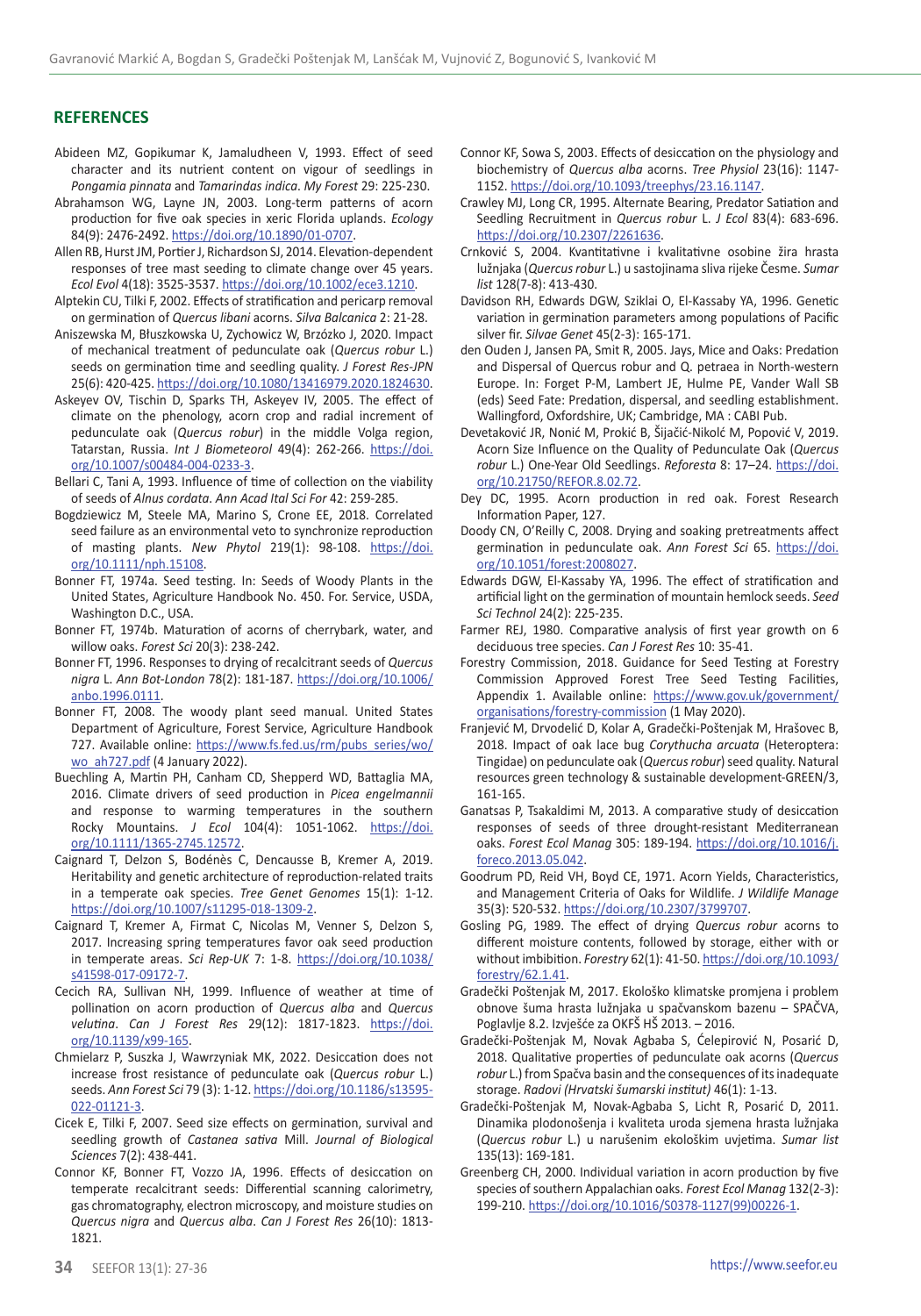Greenberg CH, Parresol BR, 2002. Dynamics of acorn production by five species of Southern Appalachian oaks. In: McShea, William J, Healy, William M (eds) Oak forest ecosystems: ecology and management for wildlife, Baltimore, Johns Hopkins University Press, 149-172.

Hampton JG, 2002. What is seed quality? *Seed Sci Technol* 30: 1-10.

- Hanley ME, Cook BI, Fenner M, 2019. Climate variation, reproductive frequency and acorn yield in English Oaks. *J Plant Ecol* 12(3): 542- 549. <https://doi.org/10.1093/jpe/rty046>.
- Harapin M, Halambek M, Liović B, Novak Agbaba S, Matošević D, Sever S, 1996. Causes of the absence of acorn crop in Croatia during the period 1991–1995. In: Sever S (ed) Zaštita šuma i pridobivanje drva. Šumarski fakultet Zagreb, Šumarski institut Jastrebarsko, pp. 75-81.
- Harmer R, 1994. Natural regeneration of broadleaved trees in Britain: II seed production and predation. *Forestry* 67(4): 275-286. [https://](https://doi.org/10.1093/forestry/67.4.275-a) [doi.org/10.1093/forestry/67.4.275-a.](https://doi.org/10.1093/forestry/67.4.275-a)
- Harrell Jr FE, Dupont C, Many O, 2019. Hmisc: Harrell Miscellaneous.<br>R package version 4.3-0. https://CRAN.R-project.org/ package version 4.3-0. [https://CRAN.R-project.org/](https://CRAN.R-project.org/package=Hmisc) [package=Hmisc.](https://CRAN.R-project.org/package=Hmisc)
- Healy WM, Lewis AM, Boose EF, 1999. Variation of red oak acorn production. *Forest Ecol Manag* 116(1-3): 1-11. [https://doi.](https://doi.org/10.1016/S0378-1127(98)00460-5) [org/10.1016/S0378-1127\(98\)00460-5](https://doi.org/10.1016/S0378-1127(98)00460-5).
- Idžojtić M, 2013. Dendrologija Cvijet, Plod, Češer, Sjeme. Sveučilište u Zagrebu. Šumarski fakultet. Zagreb, Croatia, 479.
- Isagi Y, Sugimura K, Sumida A, Ito H, 1997. How does masting happen and synchronize? *J Theor Biol* 187(2): 231-239.
- Jayasankar S, Babu LC, Suclhakara K, Unnithan VKG, 1999. Provenance variation in seed and germination characteristics of teak (*T. grandis* L.F.). *Seed Sci Technol* 27: 131-139.
- Joët T, Ourcival JM, Dussert S, 2013. Ecological significance of seed desiccation sensitivity in *Quercus ilex*. *Ann Bot-London 111*(4): 693- 701. [https://doi.org/10.1093/aob/mct025.](https://doi.org/10.1093/aob/mct025)
- Kaliniewicz Z, Tylek P, 2018. Influence of scarification on the germination capacity of acorns harvested from uneven-aged stands of pedunculate oak (*Quercus robur* L.). *Forests* 9(3): 100. <https://doi.org/10.3390/f9030100>.
- Kasprzyk I, Ortyl B, Dulska-Jeż A, 2014. Relationships among weather parameters, airborne pollen and seed crops of *Fagus* and *Quercus* in Poland. *Agr Forest Meteorol* 197: 111-122. [https://doi.](https://doi.org/10.1016/j.agrformet.2014.05.015) [org/10.1016/j.agrformet.2014.05.015.](https://doi.org/10.1016/j.agrformet.2014.05.015)
- Kelly D, 1994. The evolutionary ecology of mast seeding. *Trends Ecol Evol* 9(12): 465-470. [https://doi.org/10.1016/0169-](https://doi.org/10.1016/0169-5347(94)90310-7) [5347\(94\)90310-7.](https://doi.org/10.1016/0169-5347(94)90310-7)
- Kesić L, Stojnić S, Orlović S, Pavlović L, Lozjanin R, Tepavac A, Vaštag E, 2018. Varijabilnost morfoloških karaktera žira hrasta lužnjaka (*Quercus robur* L.), kitnjaka (Q. *petraea* (Matt.) Lieb.) i cera (Q. *cerris* L.). *Topola 201/202*: 187-201.
- Kleinschmit J, 1993. Intraspecific variation of growth and adaptive traits in European oak species. *Annales Des Sciences Forestières* 50(Supplement): 166-185. [https://doi.org/10.1051/](https://doi.org/10.1051/forest:19930716) [forest:19930716.](https://doi.org/10.1051/forest:19930716)
- Koenig WD, Knops JM, 2002. The behavioral ecology of masting in oaks. In: McShea WJ, Healy WM (eds) Oak forest ecosystems: ecology and management for wildlife. Baltimore, Johns Hopkins University Press, 129–148.
- Koenig WD, Knops JMH, 2014. Environmental correlates of acorn production by four species of Minnesota oaks. *Popul Ecol* 56(1): 63-71. <https://doi.org/10.1007/s10144-013-0408-z>.
- Koenig WD, Knops JMH, Carmen WJ, 2010. Testing the environmental prediction hypothesis for mast-seeding in California oaks. *Can J Forest Res* 40(11): 2115-2122.
- Koenig WD, Knops JMH, Carmen WJ, Pearse IS, 2015. What drives masting? The phenological synchrony hypothesis. *Ecology* 96(1): 184-192. [https://doi.org/10.1890/14-0819.1.](https://doi.org/10.1890/14-0819.1)
- Koenig WD, Mumme RL, Carmen WJ, Stanback MT, 1994. Acorn production by oaks in central coastal California: Variation within and among years. *Ecology* 75(1): 99-109. https://doi. org/10.2307/1939386.
- Landergott U, Gugerli F, Hoebee SE, Finkeldey R, Holderegger R, 2012. Effects of seed mass on seedling height and competition in European white oaks. *Flora: Morphology, Distribution, Functional Ecology of Plants* 207(10): 721-725. [https://doi.org/10.1016/j.](https://doi.org/10.1016/j.flora.2012.09.001) [flora.2012.09.001.](https://doi.org/10.1016/j.flora.2012.09.001)
- Liebhold A, Sork V, Peltonen M, Koenig, W, Bjørnstad ON, Westfall R, Elkinton J, Knops JMH, 2004. Within-population spatial synchrony in mast seeding of North American oaks. *Oikos* 104(1): 156-164. <https://doi.org/10.1111/j.0030-1299.2004.12722.x>.
- Majer S, 2002. Variability of *Quercus robur* L. and *Quercus petraea* (Matt.) Liebl. acorn size in the region of the Pomeranian plains. *Dendrobiolog*y 47(Supplement): 25-31.
- Martiník A, Dobrovolný L, Palátová E, 2014. Tree growing space and acorn production of *Quercus robur*. *Dendrobiolog*y 71: 101-108. <https://doi.org/10.12657/denbio.071.010>.
- Matić S, Komlenović N, Orlić S, Oršanić M, 1996c. Nursery production of pedunculated oak. In: Klepac D (ed) Hrast lužnjak u Hrvatskoj. Hrvatska akademija znanosti i umjetnosti, "Hrvatske šume" doo, Zagreb, Croatia, 423-425.
- Matić S, Orlić S, Harapin M, 1996a. Sjeme hrasta lužnjaka kao temeljni uvjet nastanka i opstanka lužnjakovih šuma. In: Klepac D (ed) Hrast lužnjak (*Quercus robur* L.) u Hrvatskoj. Hrvatska akademija znanosti i umjetnosti, Centar za znanstveni rad u Vinkovcima i Hrvatske šume, Zagreb-Vinkovci, Croatia, 145-157.
- Matić S, Oršanić M, Anić I, 1996b. Urod žira u prirodnim sastojinama hrasta lužnjaka u Hrvatskoj. In: Mayer B (ed) Unapređenje proizvodnje biomase šumskih ekosustva. Šumarski fakultet Sveučilišta u Zagrebu, Zagreb, Croatia, 105-111.
- Nikolić N, Orlović S, Krstić B, Kevrešan Ž, 2006. Variability of acorn nutrient concentrations in pedunculate oak (*Quercus robur* L.) genotypes. *Journal of Forest Science* 52: 51-60. [https://doi.](https://doi.org/10.17221/4487-jfs) [org/10.17221/4487-jfs.](https://doi.org/10.17221/4487-jfs)
- Norton DA, Kelly D, 1988. Mast seeding over 33 yearsby *Dacrydium cupressinum* Lamb. (rimu) (Podocarpaceae) in New Zealand: the importance of economies of scale. *Funct Ecol* 2: 399-408.
- Official Gazette NN 75/09, 61/11, 56/13, 14/14, 32/19, 98/19. Zakon o šumskom reprodukcijskom materijalu. Available online: [https://](https://www.zakon.hr/z/597/Zakon-o-%C5%A1umskom-reprodukcijskom-materijalu) [www.zakon.hr/z/597/Zakon-o-%C5%A1umskom-reprodukcijskom](https://www.zakon.hr/z/597/Zakon-o-%C5%A1umskom-reprodukcijskom-materijalu)[materijalu.](https://www.zakon.hr/z/597/Zakon-o-%C5%A1umskom-reprodukcijskom-materijalu)
- Özbingöl N, O'reilly C, 2005. Increasing acorn moisture content followed by freezing-storage enhances germination in pedunculate oak. *Forestry* 78(1): 73-81. [https://doi.org/10.1093/forestry/](https://doi.org/10.1093/forestry/cpi007) [cpi007.](https://doi.org/10.1093/forestry/cpi007)
- Pearse IS, Koenig WD, Kelly D, 2016. Mechanisms of mast seeding: resources, weather, cues, and selection. *New Phytol* 212(3): 546- 562. <https://doi.org/10.1111/nph.14114>.
- Pesendorfer MB, Bogdziewicz M, Szymkowiak J, Borowski Z, Kantorowicz W, Espelta JM, Fernández‐Martínez M, 2020. Investigating the relationship between climate, stand age, and temporal trends in masting behavior of European forest trees. *Glob Change Biol* 26(3): 1654-1667. <https://doi.org/10.1111/gcb.14945>.
- Phillips R, 1992. Environmental factors contribute to acorn quality: Elevation, on- or off-tree collection influence the viability of blue oak acorns. *Calif Agr* 46(5): 30-32. [https://doi.org/10.3733/](https://doi.org/10.3733/ca.v046n05p30) [ca.v046n05p30.](https://doi.org/10.3733/ca.v046n05p30)
- Poštenjak K, Gradečki M, 2001. Neki uzroci oštećenja i kakvoća sjemena lužnjaka (*Quercus robur* L.) i nizinskog brijesta (*Ulmus minor* Rich.) tijekom plodonošenja u ekološko-gospodarskim tipovima II-G-10 i II-G-20. In: Matić S, Krpan APB (eds) Znanost u potrajnom gospodarenju Hrvatskim šumama. Šumarski fakultet Sveučilišta u Zagrebu, Šumarski institut, Jastrebarsko, Zagreb, Croatia.
- Poulsen KM, Eriksen EN, 1992. Physiological aspects of recalcitrance in embryonicaxes of *Quercus robur* L. *Seed Sci Res* 2(4):215–221.
- Pritchard HW, 1991. Water potential and embryonic axis viability in recalcitrant seeds of *Quercus rubra*. *Ann Bot-London* 67(1): 43-49. [https://doi.org/10.1093/oxfordjournals.aob.a088098.](https://doi.org/10.1093/oxfordjournals.aob.a088098)